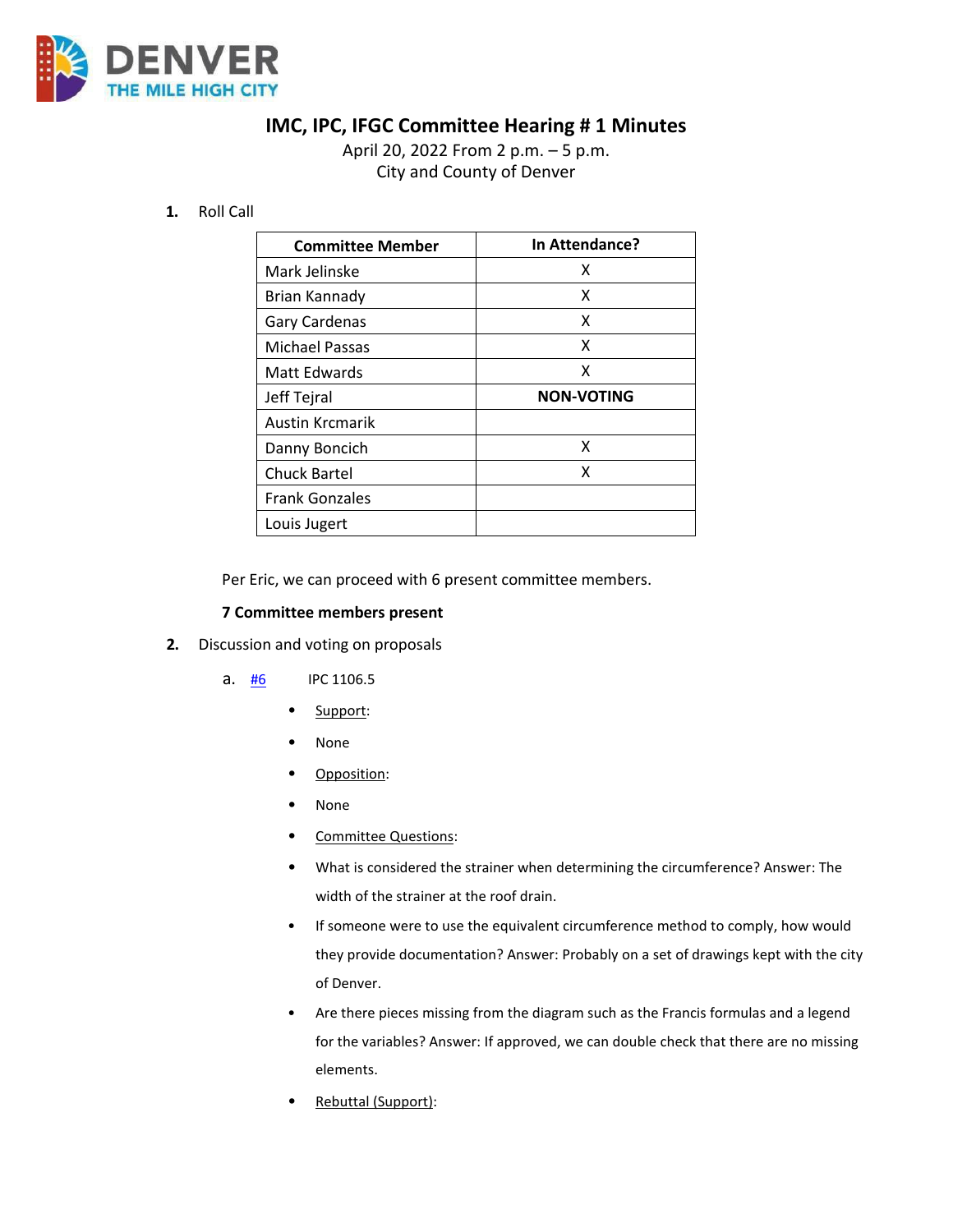- $\bullet$  N/A
- Rebuttal (Opposition):
- $\bullet$  N/A
- Discussion:
- **Motion: To approve with a future amendment to include missing elements from commentary (Francis formula and legend).**
- **Vote passes unanimously 7 votes**
- b. [#P28.1](https://www.denvergov.org/files/assets/public/community-planning-and-development/documents/ds/building-codes/code-adoption/amendment-proposals/ipc/ipc_712.4.pdf) IPC 712.4 Sumps and Ejectors *(proponent not present, Chuck filling in)*
	- Support:
	- None
	- Opposition:
	- None
	- Committee Questions:
	- Are you intending to try to limit the amount of items that you can serve with a single pump? (Looking from an enforcement angle)
	- Rebuttal (Support):
	- $\bullet$  N/A
	- Rebuttal (Opposition):
	- $N/A$
	- Discussion:
	- Is the intent to limit food waste devices? The intent is to give a small exception to breakroom sinks or something that is not required to tenant finishes.
	- If the committee thinks this is too limiting, we could as "or similar" per Shaunna's suggestion.
	- We can adjust to be a type a sink as opposed to the kind of room it's in.
	- **Motion: To approve as amended**
	- **Vote passes unanimously 7 votes**
- c. [#P28.2](https://www.denvergov.org/files/assets/public/community-planning-and-development/documents/ds/building-codes/code-adoption/amendment-proposals/ipc/ipc_717_718.pdf) IPC-717, 718
	- Support:
	- None
	- Opposition:
	- None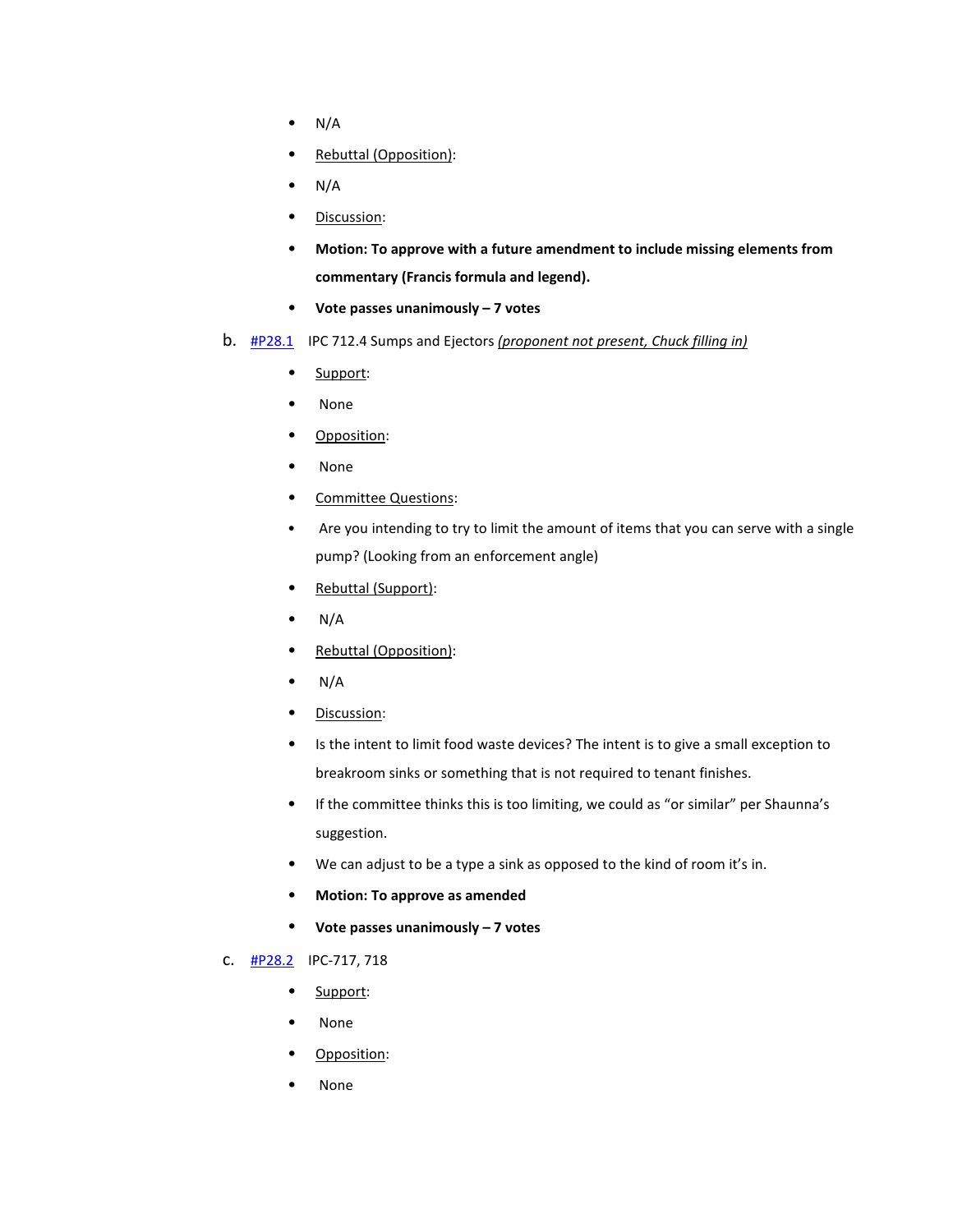- Committee Questions:
- None
- Rebuttal (Support):
- $N/A$
- Rebuttal (Opposition):
- $\bullet$  N/A
- Discussion:
- Is the intent that they would be required to pull a permit? If its inside then they would require a plumbing permit, if its outside it would require a wastewater permit.
- **Motion to approve as submitted**
- **Vote passes unanimously**
- d. **[#P9.1](https://www.denvergov.org/files/assets/public/community-planning-and-development/documents/ds/building-codes/code-adoption/amendment-proposals/imc/imc_updatedchapter15.pdf)** IMC Standard References Update CH 15
	- Support:
	- The changes are necessary due to the changes of the AMAT. There is legislature currently in Colorado that would disallow the use of refrigerants, and this would work in conjunction with that.
	- Opposition:
	- None
	- Committee Questions:
	- Is there anything in ASHRAE that prohibits the use of these refrigerants. Answer: Nothing in ASHRAE prohibits the use of these next generation refrigerants.
	- Do you see any concern if we accept this proposal without updating the mechanical sections themselves? We have written this code to align with the code as much as possible. It is better to align nationally than locally in my opinion.
	- Rebuttal (Support):
	- The ASHRAE 15 2019 edition includes the requirements of A2L refrigerants.
	- Rebuttal (Opposition):
	- $N/A$
	- Discussion:
	- The easy way is to allow ASHRAE 15. A2L refrigerants are not addressed in the fire code.
	- **Motion to table**
	- **Vote: Passes unanimously 7 votes**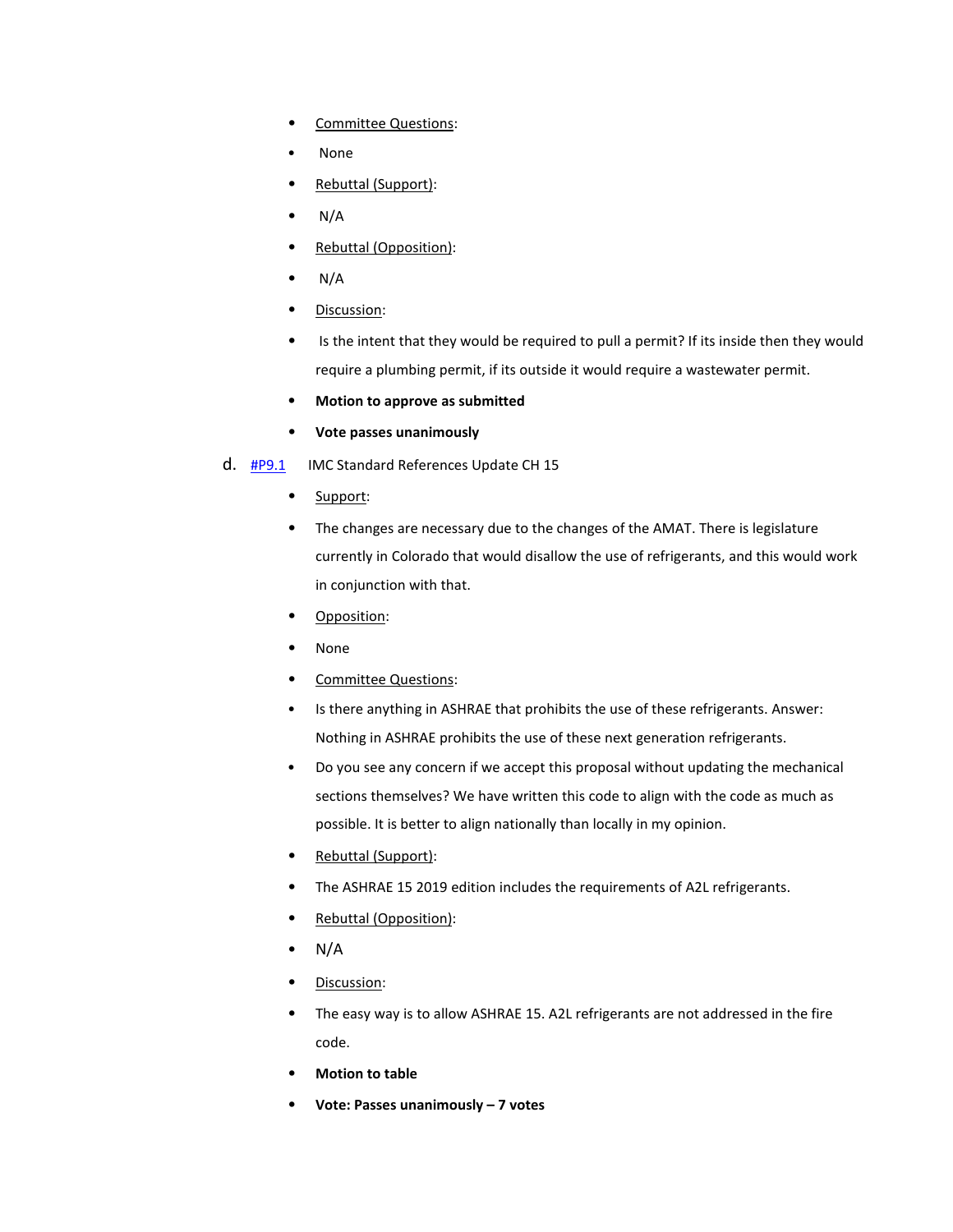## e. [#P14](https://www.denvergov.org/files/assets/public/community-planning-and-development/documents/ds/building-codes/code-adoption/amendment-proposals/imc/imc_607.5.7.pdf) IMC 607.5.7

- Support:
- None
- Opposition:
- None
- Committee Questions:
- None
- Rebuttal (Support):
- $N/A$
- Rebuttal (Opposition):
- N/A
- Discussion:
- Don't think it's necessary
- **Motion to disapprove.**
- **Vote: Passes unanimously 7 votes**
- f.  $\frac{\text{#P15.1}}{\text{P15.1}}$  $\frac{\text{#P15.1}}{\text{P15.1}}$  $\frac{\text{#P15.1}}{\text{P15.1}}$  IMC 401.2 Air Leakage for Mech Vent
	- Proponent has decided to rescind proposal
- $g.$  [#1](https://www.denvergov.org/files/assets/public/community-planning-and-development/documents/ds/building-codes/code-adoption/amendment-proposals/imc/imc_403.pdf) IMC 401,403,501 Ventilation and Exhaust
	- Support:
	- None
	- Opposition:
	- None
	- Committee Questions:
	- How are the amendments in the 2019 code being modified? Answer: The intent was to require supply. There can be slight ventilation differentials. Existing amendments will be modified to support this one.
	- The intent was not to have a complex system that ramps up and down depending how many exhaust fans are on.
	- Rebuttal (Support):
	- $\bullet$  N/A
	- Rebuttal (Opposition):
	- $N/A$